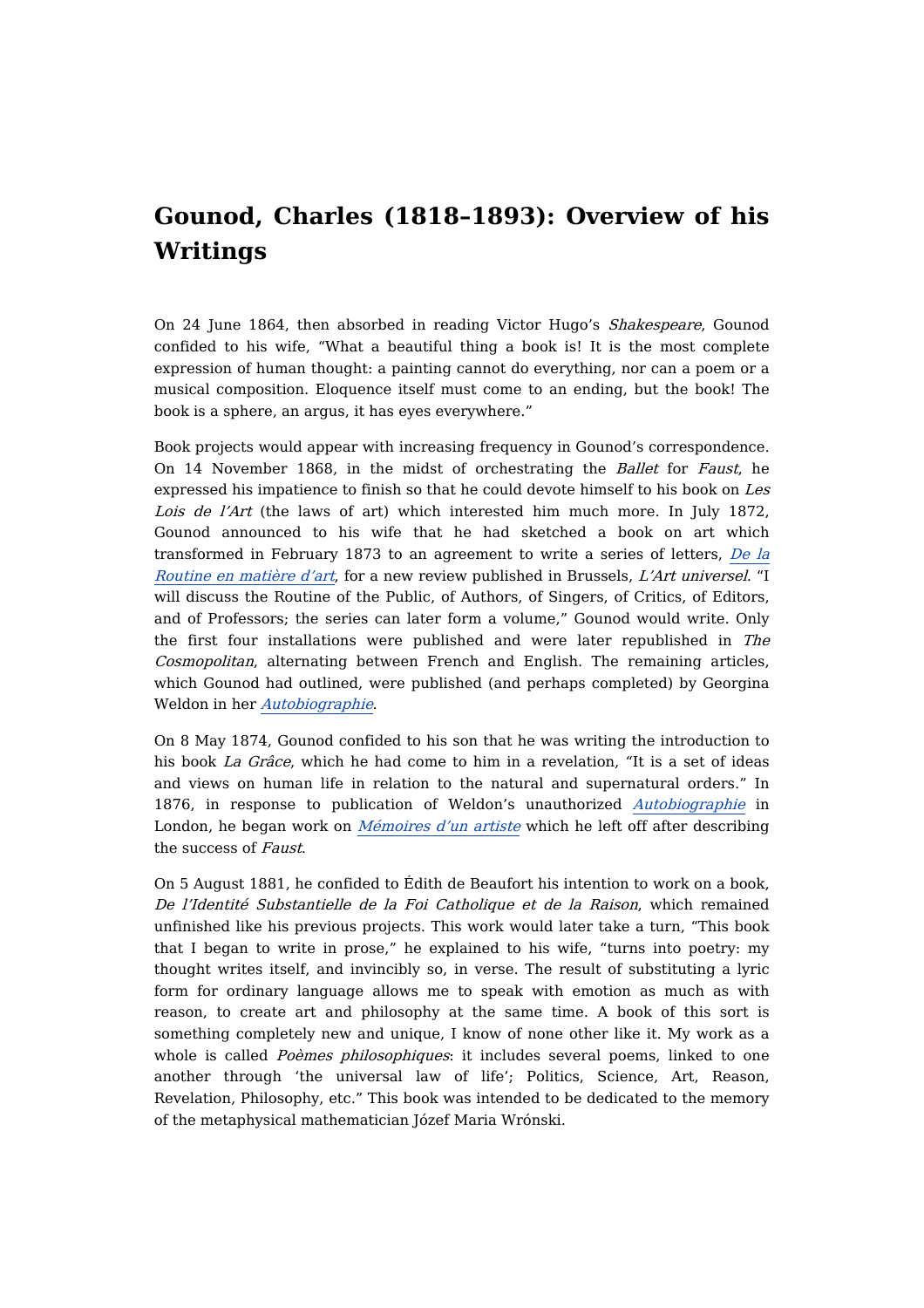In 1884, Gounod returned to his *Mémoires*, writing them from the perspective of an homage to his mother, but he did not manage to get beyond 1842... In 1890, he announced a work that would keep him busy: a commentary on a piece of Scripture. He also worked for a long period, between 1889 and 1891, on the translation of the sermons of Saint Leo on the Nativity which he hoped, in vain, to publish with his own introduction.

The list of Gounod's known writings, of varying importance and often unfinished, show the sheer variety of subjects he took on, for Gounod did not limit his field of investigation to music. Beyond intersecting reflections on religion, morals, and politics, one also finds fables (La Fourmi, La Taupe et les Renards) a Proverbe in one act written in verse (La Paix dans le ménage), and a moral tale (Le Vase et le Parfum). Apart from the *Méthode de cor à pistons* (1839 ?) which he wrote for M. Rioux, and the Choix de chorals de J. S. Bach annotés (1869), Gounod only published one book, Le Don Juan de [Mozart](https://dicteco.huma-num.fr/book/2091) (1890), along with reviews of Henri VIII, Proserpine, and [Ascanio](https://dicteco.huma-num.fr/article/16259) by [Saint-Saëns;](https://dicteco.huma-num.fr/article/16255) a few prefaces for friends (Les Vivantes; Une idée fantastique; Maman Jean); and a dozen articles, the most developed of which are Les Compositeurs chefs d'orchestre (1873), Préface aux lettres inédites de Berlioz (1880), La Rercherche de l'effet et l'Esprit de système (1884), Considérations sur le théâtre contemporain (1886), and Mes souvenirs de pensionnaire à l'Académie de France à Rome which was published in English (1892).

Gounod complained of being overwhelmed by letters to answer, but he obviously liked to write and took care with his correspondence knowing that, at the time, letters were read not only by their addressee but made the rounds of relatives (the library of the Conservatoire de Paris holds photocopies of several thousand letters). Gounod himself liked to read his letters before sending them. He did not, however, (or only rarely), make his letters pieces of literature. There are many rhetorical gems, edifying sermons, typical turns of phrase according to the expectations of his correspondents, but even during a time when he might have suspected that his letters would one day be published, he does not seem concerned with posing as a great man. In the great French tradition, he had a way with words, "What a horror, that appalling catastrophe in Batavia, 100,000 victims!!!! Volcanoes are doing well!" (05/09/1883 to his daughter Jeanne), "The Princess has a pretty voice, but she needs somebody to put some wood in her stove, if she has a stove!" (from Milan, 08/01/1878 to his wife); a taste for postscripts, "I have nails in my rear, and my muse, in knots, / Refuses to plumb the depths of my thoughts! / You will excuse me then, if I say, after all, / When the ass is in pain, one's mind hits a wall." (mid-May 1886 to Jules-Émile Alaux); the need to share "There is something painful about the impressions that we do not communicate, like food which cannot be swallowed; they weigh upon the heart and miss their meeting with another person" (28/03/1863 to his mother-in-law Hortense Zimmermann); and the art of evocation, "...the incomparable young figure of the Hemaphrodite [of the Villa Borghese], nothing surpasses its voluptuous elegance and supple abandon. The foot! The lifted foot of the upper leg! What grace! It is immortally beautiful. The entire figure is the ideal of charm and seduction" (Diary of Travels in Italy, 19/04/1862).